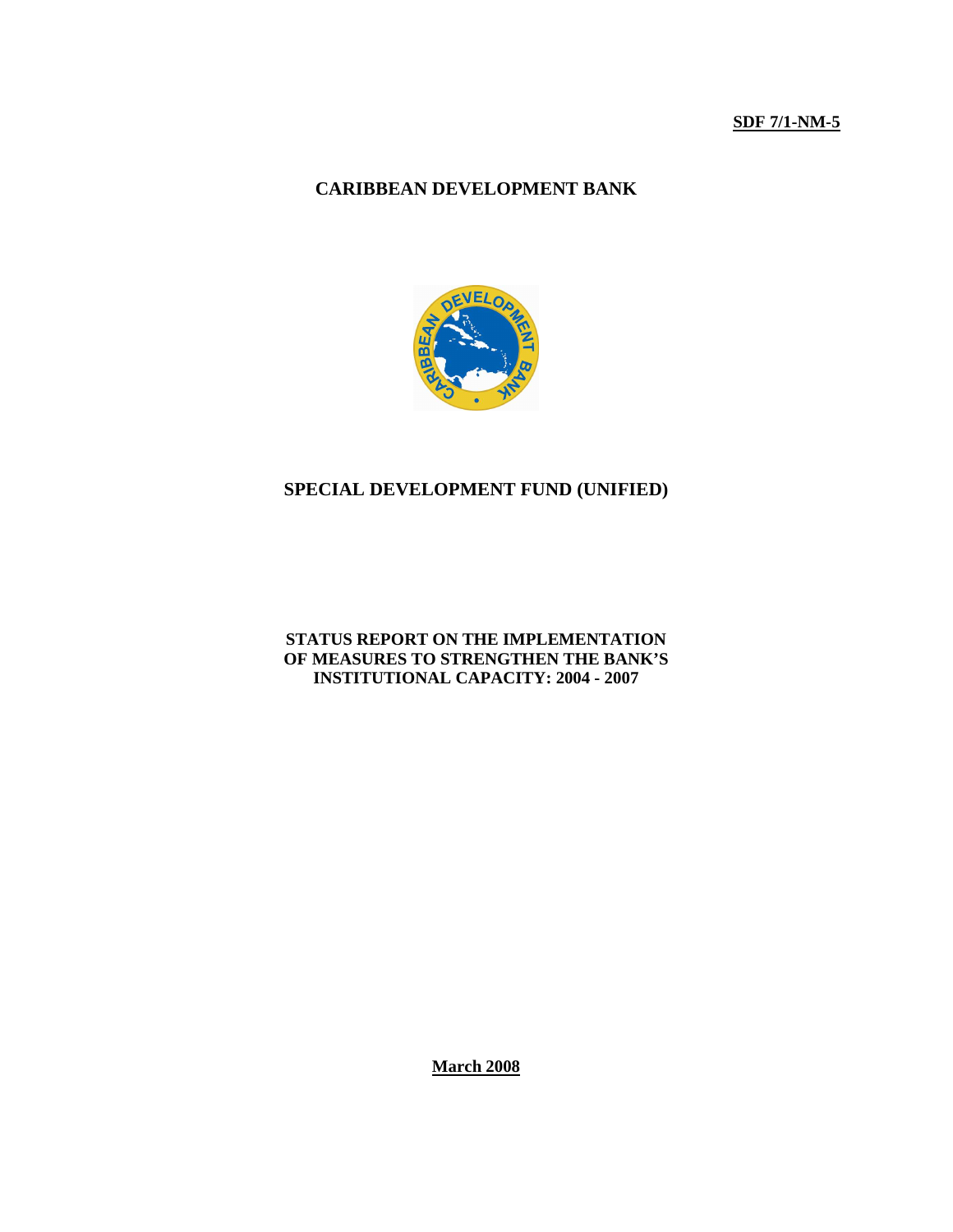# **1. INTRODUCTION**

1.01 This report provides Contributors to the Special Development Fund (Unified) with a Status Report on the institutional reform measures being implemented by the Bank focusing on areas identified as critical to the improvement of the organisation's efficiency and effectiveness.

1.02 The process of institutional strengthening at the Caribbean Development Bank (CDB) has been designed to respond to the need to improve the overall effectiveness of the Bank as it seeks to achieve its existing mandate, and to continue the performance of its role as the leading catalyst for mobilising resources into its Borrowing Member Countries (BMCs). In order to improve its assistance to BMCs towards meeting their development objectives, CDB has committed itself to strengthening its own capacity to manage for development results.

1.03 Work on enhancing the operational efficiency and effectiveness started with the commissioning of an Operations Audit which involved an intensive review of the Bank's business processes. A Change Management Programme was established to speed up the implementation of the approved recommendations of the Operations Audit, and in particular, four priority areas for change, i.e. internal communication and information sharing; attitude and behavioral changes; internal capacity building; and outreach to BMCs and other development partners.

1.04 Among the initiatives being undertaken within these areas include:

- (a) re-aligning of the organisational structure, business processes and staff resources, as has been undertaken with the re-engineering of several work units including the Finance Division, Projects Department and the Human Resources and Administration Department;
- (b) becoming more client-focused through such initiatives as the ongoing implementation of changes in the structure and work processes of the Operations Area particularly with respect to the loan appraisals and disbursements;
- (c) internalising knowledge management to become a learning organisation;
- (d) promoting a shift in operating culture to create greater country-focus;
- (e) information technology (IT) to drive internal efficiency and redesigning the Information ystems Architecture; and
- (f) making Technical Assistance (TA) processes and procedures more flexible.

1.05 To deliver on this commitment, the Bank continues to develop and implement mechanisms for managing results at the institutional level. In this regard, the focus has been on improving Country Strategy Papers (CSPs), improving the resource allocation process, strengthening the links between Results-Based Management (RBM) and the continuous improvement of staff performance, expanding the range of lending products, and building the capacity, systems and knowledge base required for measuring development effectiveness of the Bank's interventions. Importantly, the Bank treats institutional strengthening as not a one-off exercise, but as a continuous process of improving the ongoing operations of the Bank.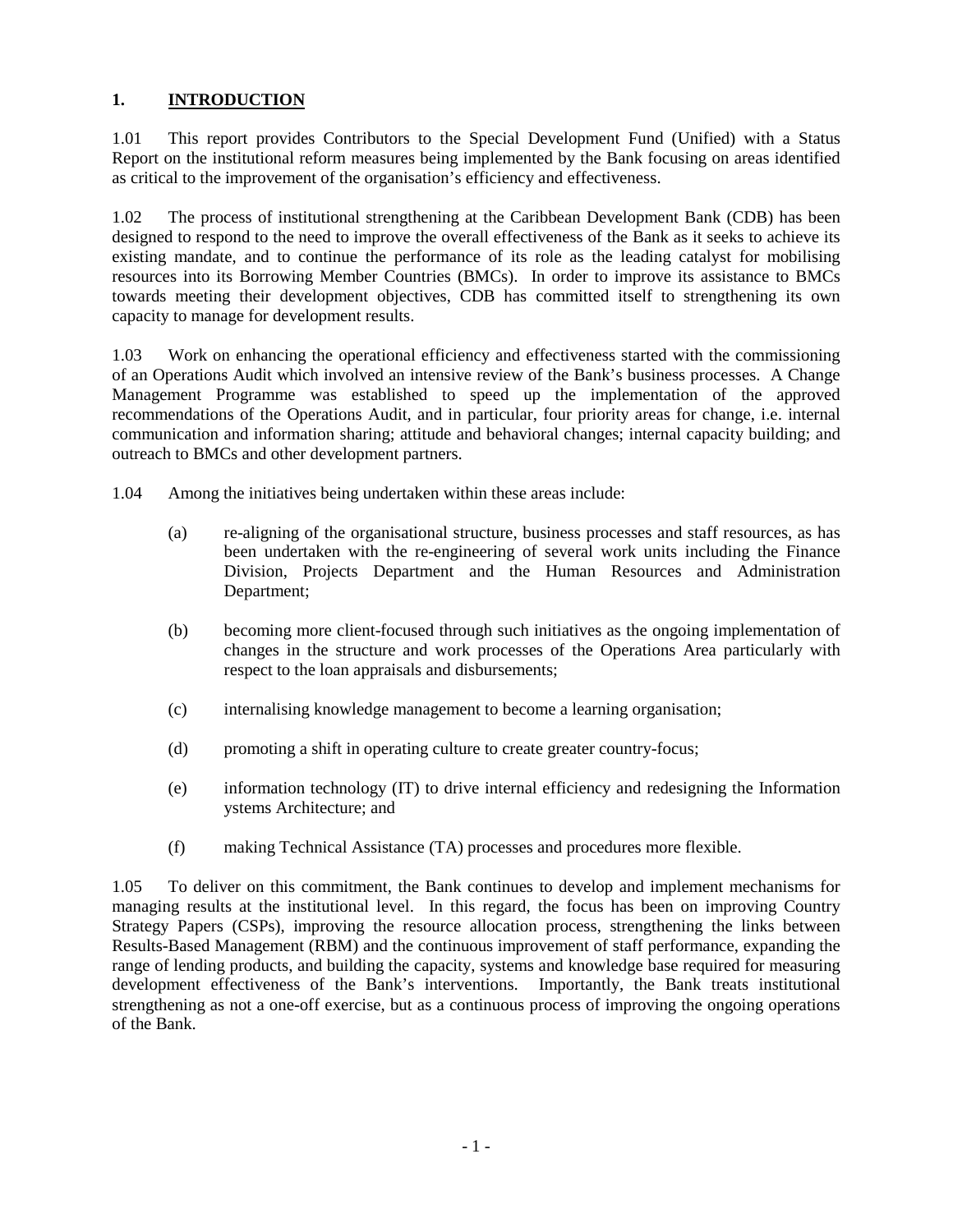1.06 In addition, CDB has been placing increasing emphasis on improving the cost-effectiveness of its operations and the quality of its service. This is being achieved through the introduction of new information and communication technologies (ICTs), the re-engineering of key business processes and realising gains through staff reductions and redeployments. Further efficiencies are being gained through reformulation of the loan pricing mechanism in concert with the introduction of better credit risk portfolio management. These measures are being enhanced through the use of more innovative borrowing practices.

## **2. AREAS OF INSTITUTIONAL STRENGTHENING**

2.01 To date, the preponderance of the Management's efforts at internal reform has been in HR, Administration, Projects, Finance and the Bank Secretary's Unit (BSU). The following paragraphs of the paper will highlight some of the accomplishments to date in these areas.

## **Human Resource Enhancements**

2.02 Some of the Human Resource recommendations from the Operations Audit, which have been implemented, include reorganising the Human Resources Unit (HRU) into three focal areas of internal Bank service, namely Staffing (selection, recruitment, deployment, promotion); Compensation and Benefits; and Learning and Development.

2.03 The reorganisation of the HR function was further informed by a more detailed study of the Corporate Services area that called for a redesign of the business process for delivering HR services. This in turn has led to the introduction of an integrated human resource management system and the streamlining of some of the transactional aspects of HR through technology upgrades, thereby facilitating greater administrative control in the line and permitting the HR professionals to concentrate on playing a more strategic/advisory value-added role. To give greater effect to this principle, payroll functions were also transferred to the Finance Division as recommended by the Operations Audit.

2.04 In order to implement the recommendations in HR, an Advisor was recruited to provide technical support, especially in restructuring the function and in the introduction of new automated human resource management systems. The follow-up Corporate Services study also advocated the elevation of responsibility for the HR function to the Senior Management Group (SMG) level by the appointment of a Director to head the area. This recommendation has been implemented. Additional measures which are about to be finalised by Management are a Code of Conduct for staff, and a Professional Development Policy.

2.05 Both studies pointed to opportunities for greater efficiencies in the Bank's telephone communications system. In 2006, a new telephone system was introduced by the Administrative Services Unit. Already, CDB is enjoying a level of savings in its telephone communication costs that indicates that the investment will be recovered in less than two years.

## **Restructuring of Operating Units**

2.06 In 2003, there was a restructuring of the Projects Department and the elimination of the Projects Review Unit. Based on an evaluation of the performance of this reorganisation, further adjustments to the structure of the Projects Department were implemented in January 2007. The following objectives were identified for the re-organisation within the context of the overarching goal of providing the best service to the Bank's clients:

(a) development of a robust pipeline of projects;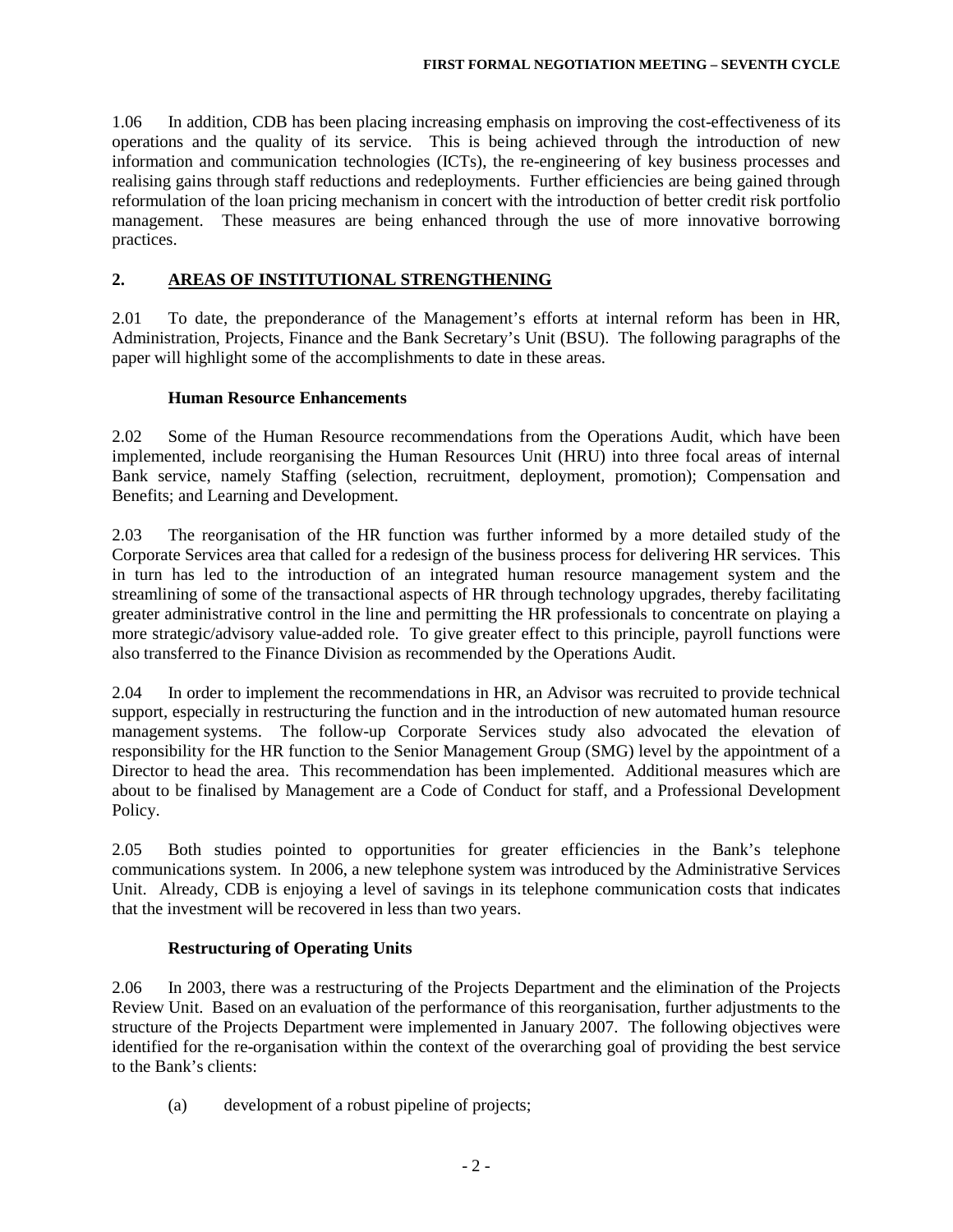- (b) improvement in the efficiency and effectiveness of the project processing cycle; and
- (c) improvement in the quality of the appraisal and supervision functions.

#### **The New Structure**

2.07 Bearing in mind the objectives outlined above and the desirability of ensuring the required sector focus to facilitate the building of expertise, the new structure of the Projects Department consists of four Divisions i.e:

- (a) An Economic Infrastructure Division (EID) with responsibility for the preparation/appraisal and supervision of all economic infrastructure projects, including tourism sites. Disaster response will also be the responsibility of EID;
- (b) A Social Sector Division (SSD) with responsibility for the preparation/appraisal and supervision of projects in education and training, health, human settlements (including sites and services) and agriculture and rural development. SSD would also be responsible for the Basic Needs Trust Fund (BNTF);
- (c) A Private Sector Development Division with responsibility for the preparation/appraisal and supervision of financial intermediary lending, direct private sector projects in all sectors, Caribbean Technological Consultancy Services (CTCS) and business/investment climate work; and
- (d) A Project Services Division (PRSD) with responsibility for operationalising and overseeing the Bank's policies on social development, procurement, environment, disaster risk reduction and gender. PRSD will also be responsible for regional technical cooperation – including regional public goods, governance and institutional development and the training programme in project formulation and management. The claims processing unit will also be located in PRSD.

2.08 Each "sector' Division is responsible for relevant sector policy review and development. In view of the multi-disciplinary nature of project work, staff in any one Division will be expected to provide inputs into the work of other Divisions.

## **Business Process Re-Engineering to Improve Internal Efficiency**

2.09 Both the Operations Audit and a detailed business process review of the Finance Division concluded that there was too much manual work and re-work in this area, largely because of insufficient integration of IT systems and the applications around which the Division was organised. In order to remove these operational inefficiencies, several interfaces were developed among the systems which obviated the need for manual intervention and strengthened the Bank's internal controls.

2.10 The Operations Audit also pointed to the need for the development of a "Master Data Architecture Model" to enable the introduction of a modern, user-friendly financial reporting system. A contract was awarded at the beginning of 2007 for the design of a Corporate Reporting Facility (CRF) for the Finance function which should be commissioned by the end of the first quarter of 2008.

2.11 CRF will automate the production of all the critical financial reports required by Management, the Board of Directors (BOD) and CDB's bondholders. It will also greatly simplify the preparation of many of the tables, which form part of the Annual Report of CDB and the Annual Report to Contributors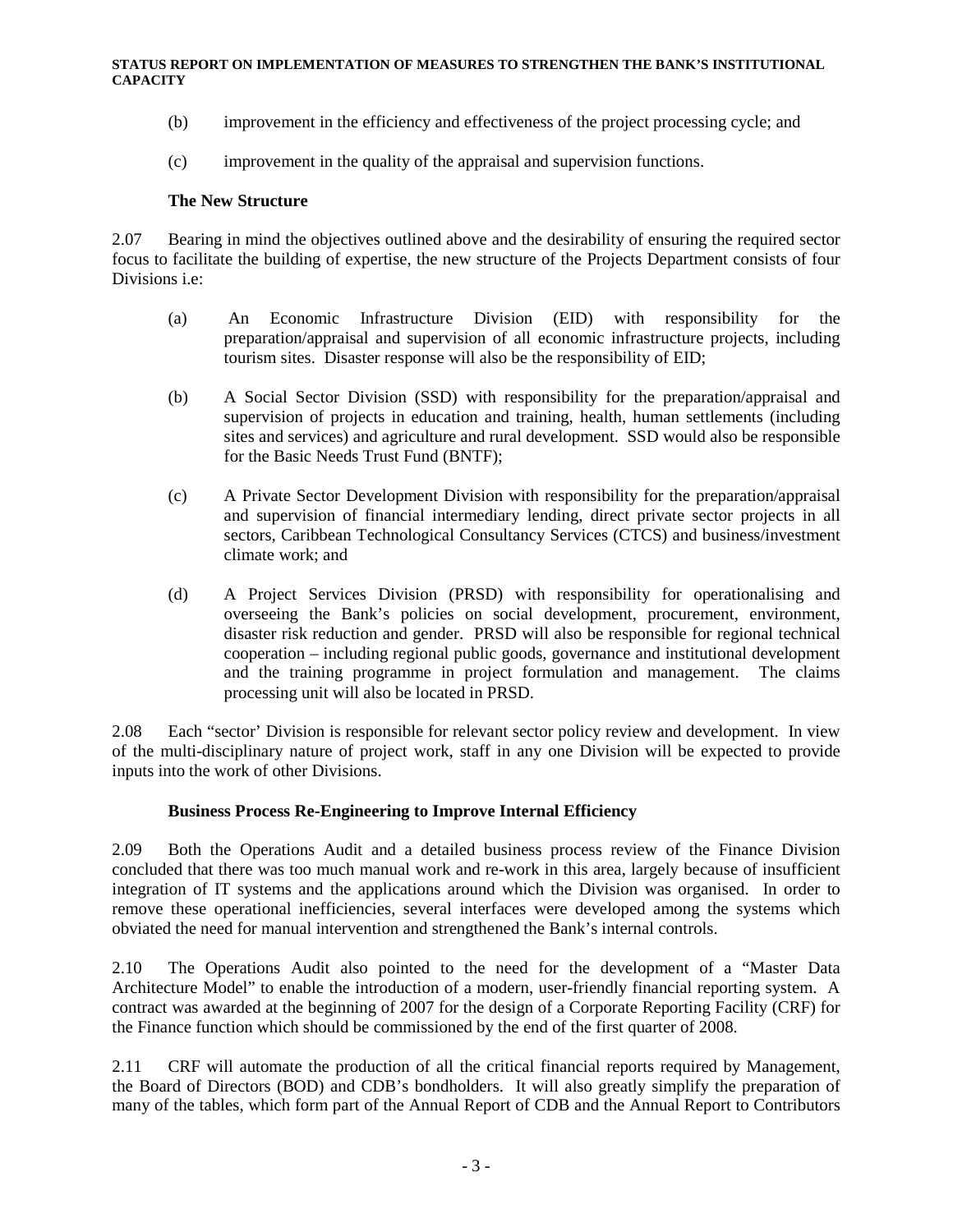of the Special Development Fund (SDF). Information will now be available on a real-time basis and in a manner which will empower users to gain access to the most up-to-date financial information in CDB without the need to seek the assistance of staff in the Finance Division. This system will be rolled out to other areas of the Bank such as Projects and HRU in 2008, with similar benefits.

2.12 The other main conclusion of the process studies was that the flow of work in the Finance Division could be rendered more efficient if staff were empowered to take more responsibility for the quality of their work, thereby reducing the amount of checking required. In pursuit of these objectives, several business processes were redesigned and the number of check points reduced without compromising the Bank's internal controls.

2.13 One noteworthy change in this regard was the re-engineering of the process for managing the Bank's business travel. In this instance, the old system, which was based on travellers' cheques, was replaced by the issuance of corporate credit cards to travelling officers of the Bank. This change has dramatically reduced the amount of administrative work involved in managing this process and has led to reduction of non-personnel costs and the realisation of some savings.

2.14 During 2008, even greater efficiency will be achieved in this process when a new software system, which is part of the Bank's core suite of financial management software, is introduced. This new product will also allow for much greater analytical rigour to be brought to the management of staff travel because of the amount of useful new information which will be readily available.

2.15 The Treasury function in the Finance and Corporate Planning Department was also restructured in accordance with the recommendations of the Consultants.

2.16 In summary, the reform initiatives undertaken by CDB to date have helped the organisation to become more efficient, enhanced the productivity of the staff and contributed to containing the growth of administrative expenses. The various measures have resulted in the elimination of five staff positions. Furthermore, they have served to drive decision-making further down the chain of command and empowered more staff in the process.

2.17 The approved capital budget for 2008 provided for five (5) key systems which will be pivotal to the changing nature and quality of service delivery in CDB. These are:

- (a) a revamped, state-of-the-art CDB website;
- (b) a new Loans and Grants system;
- (c) a new Project Portfolio Management System (PPMS);
- (d) a Knowledge Management System; and
- (e) Sundry Accounting packages (Travel, Purchasing, Inventory, etc.).

2.18 The new CDB website will be launched in the third quarter of 2009 and will serve as the portal through which many services will be provided to the Bank's customers. Apart from being more userfriendly, it will enable the Bank's clients to access information on their own account, in their own time, without having to be in touch with CDB's staff in its Loans Unit. These staff will, therefore, be able to take on other responsibilities.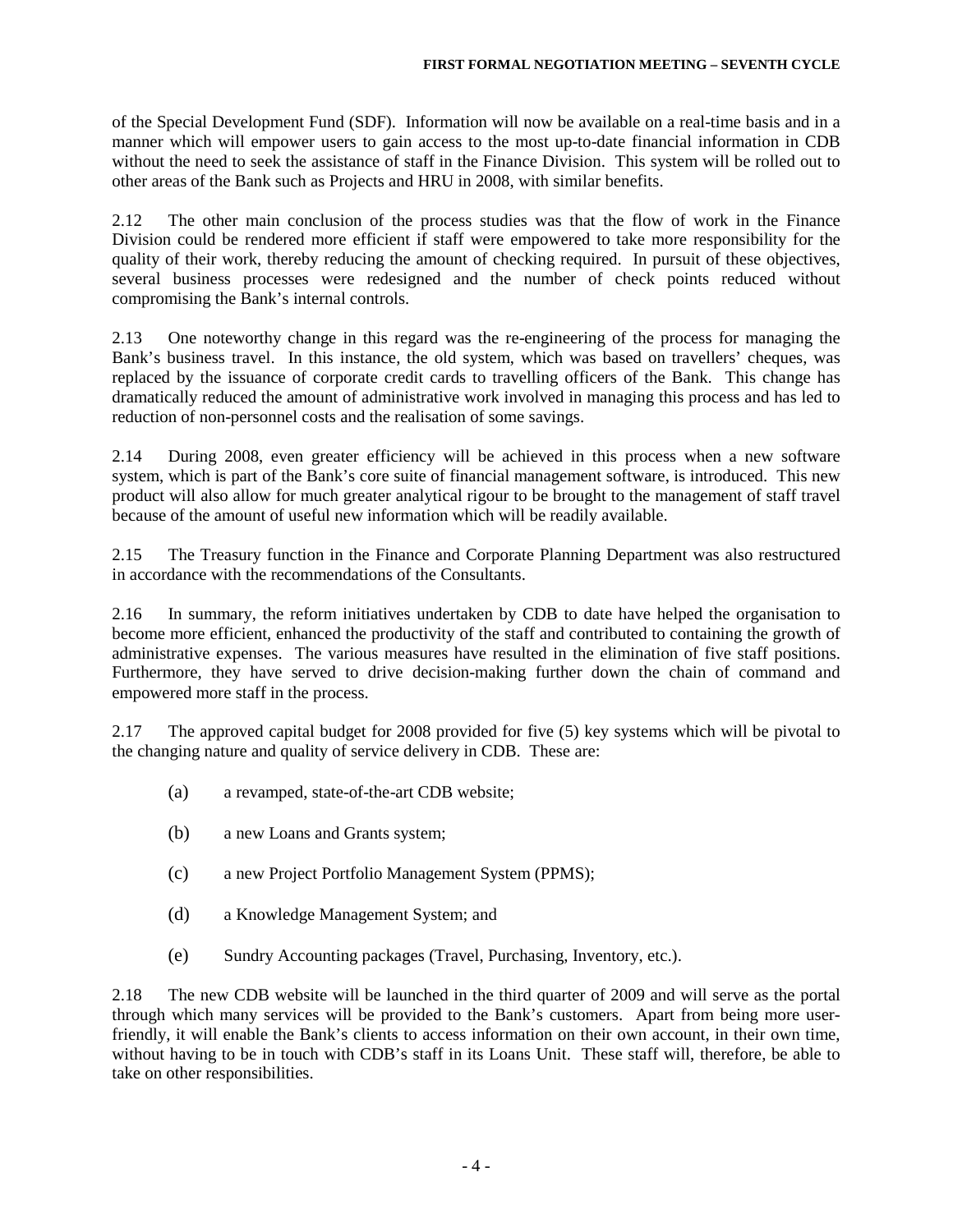2.19 Grants have become an increasingly important part of CDB's portfolio as Governance (provided mainly through TA grants) and Direct Poverty Reduction (in the main, through the rapidly growing portfolio of BNTF projects) have been mainstreamed in the Bank's operations. Therefore, a better system than the current spreadsheet software is needed for their management and for improved reporting to Contributors and other stakeholders. Similarly, with the growing portfolio of loans, the manual billing process urgently needs to be replaced with a system that utilises the power of the internet for the distribution of billing invoices. The limited flexibility of the current system also represents a major constraint when new products like Policy-based Loans and Guarantees are introduced as it was not designed to handle them. Work has started on the design and installation of the new loan and grant system and its commissioning is scheduled for provided for early in 2009. Its implementation will lead to a reduction in the number of staff required to execute this important activity both in the Finance Division and in other areas of the Bank.

2.20 PPMS is the automated system designed to manage the project cycle in CDB. As such, it is a critical part of the infrastructure for managing CDB's core activities. In its present design however, it is unstable and difficult to use. Its significant modification or replacement will boost productivity in the Projects Department and in areas such as the Evaluation and Oversight (EOV) Division which rely heavily on the information which it provides. The process for contracting a firm to undertake the redesign of the system has commenced and the project should be fully implemented by first quarter 2009.

2.21 The accounting systems described above are all part of the Bank's core Smartstream suite of accounting solutions and will reduce the current level of rework and integrate seamlessly with the General Ledger. In short, their commissioning will increase efficiency and contribute to the reduction in staff numbers in this function.

2.22 In summary, all the above systems will take operational efficiency to a different level, leading to better service to internal and external customers, whilst requiring less staff to carry out the work. The impact on staff productivity and administrative expenses will therefore be positive. It is estimated that the new accounting solutions alone will generate savings of approximately \$300,000 per annum, whilst realising an internal rate of return of almost 11%.

2.23The review of business processes in Bank Secretary's Unit has led to similar value-adding changes. A web-based system for the distribution of papers to the BOD was introduced, thereby eliminating the need for time spent in packaging and mailing documents with corresponding savings in the use of stationery and postage/courier costs. The internet has also been used to make Board papers and other information relating to Board meetings more generally accessible to staff as part of the Bank's communication initiatives.

2.24 The logistics for the management of the Bank's Annual Meetings have benefited greatly from the redesign and upgrade of the Conference Management Registration System (CMRS) which provides a database of important information on participants attending the meetings. Unlike the previous arrangement, the new system can be readily updated and provides ready access to participants for online registration as well as relevant hotel information. At Board meetings, it is now used to accelerate the registration process.

2.25 A link has also been established between CMRS and the CDB web page for the Annual Meeting of the Board of Governors to provide pertinent data regarding the host country, visa requirements and hotel accommodation. This enables wider communication of Governors' speeches through immediate posting after each day's proceedings.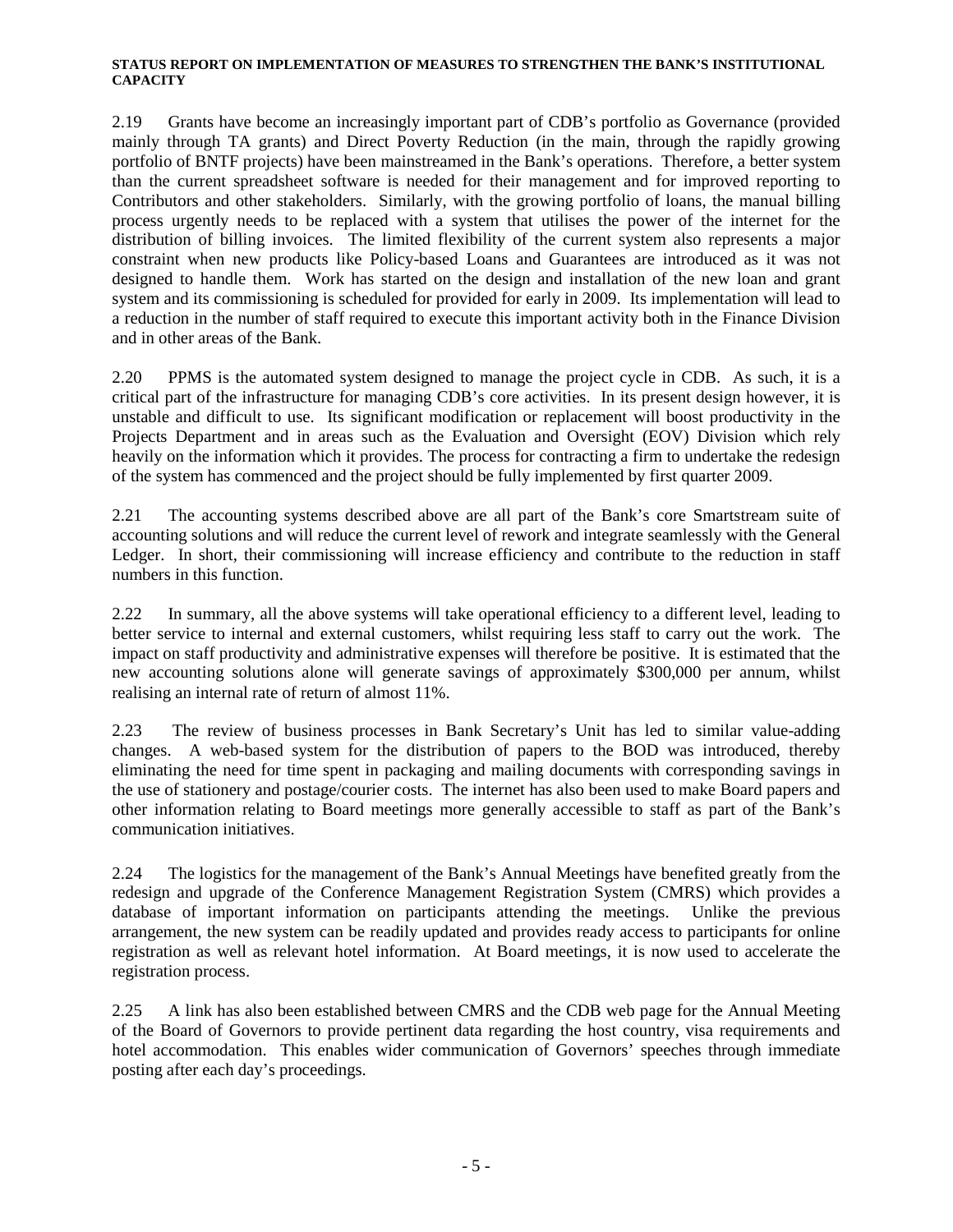2.26 The reform process in CDB has, up to this point, relied mainly on redesigning existing business processes and restructuring the organisation of work and the use of ICTs in improving the efficiency of existing work processes. The proposed capital budget for 2007/08, however, signals the intention of CDB's Management to intensify its use of ICTs as a transformation tool to raise staff productivity, readjust the parameters for achieving an appropriate balance of technical knowledge and maturity in the overall staffing complement and transform the way in which the Bank delivers services to its internal and external customers.

2.27 This section of the paper highlights some of the main ICT solutions which the Bank intends to roll out over the next few years, with emphasis on their impact on service delivery, administrative expenditure and staff productivity. The discussion will also point to other initiatives such as outsourcing of current activities and the value-adding role which they will play in ushering in transformational change in this organisation.

# **The Role of Outsourcing**

2.28 Outsourcing is a well recognised strategy for improving efficiency and competitiveness in an organisation. CDB has a tradition of outsourcing, using consultants on term contracts to provide specific professional skills on particular assignments for a finite period instead of hiring permanent staff. Similarly, work in administrative areas such as security, janitorial services, landscaping and facilities maintenance are outsourced where appropriate for greater cost-effectiveness. In the Treasury area, management of the micro-finance guarantee fund, the interest subsidy fund and the staff pension fund has also been outsourced to great financial advantage.

2.29 An examination of this strategy's potential to optimise performance on its investments (both internal and pension funds) and reduce staffing costs through the engagement of external fund managers has already been initiated. Apart from the increased income which the Bank's investigations indicate can accrue from this action, the staff in the Treasury area benefit from access to analytical resources whose acquisition, in the present mode of operation, it would be impossible to justify.

# **The Role of Benchmarking**

2.30 In pursuing both change processes, internal reform in the present organisation and the transformational strategies outlined in the HR Strategy and the Capital Budget 2007/08, the Bank has sought to benchmark its actions with developments in the International Financial Institutions (IFIs) community. This process has been formalised through CDB's membership in the IFI Benchmarking Survey which is sponsored by the World Bank (WB) and supported technically by the American Productivity and Quality Center.

2.31 Currently, the survey's focus is in the areas of HR, Finance and IT. Measurement protocols and data points for each functional area were established and baseline surveys implemented in 2005. The resulting comparative data and group dialogues have been used to inform the development of the strategies for the future transformation of the Bank's operations outlined in this paper. The Bank expects to derive increasing value from this effort as the survey is replicated and expanded in the near term.

# **Enhancing Workforce Capabilities**

2.32 CDB has completed the first phase in the process of adjusting the composition of its workforce to its strategic context. The Bank has refined and updated job definitions within its structure in terms of purpose, specific accountabilities and required competencies through an 18-month job review process that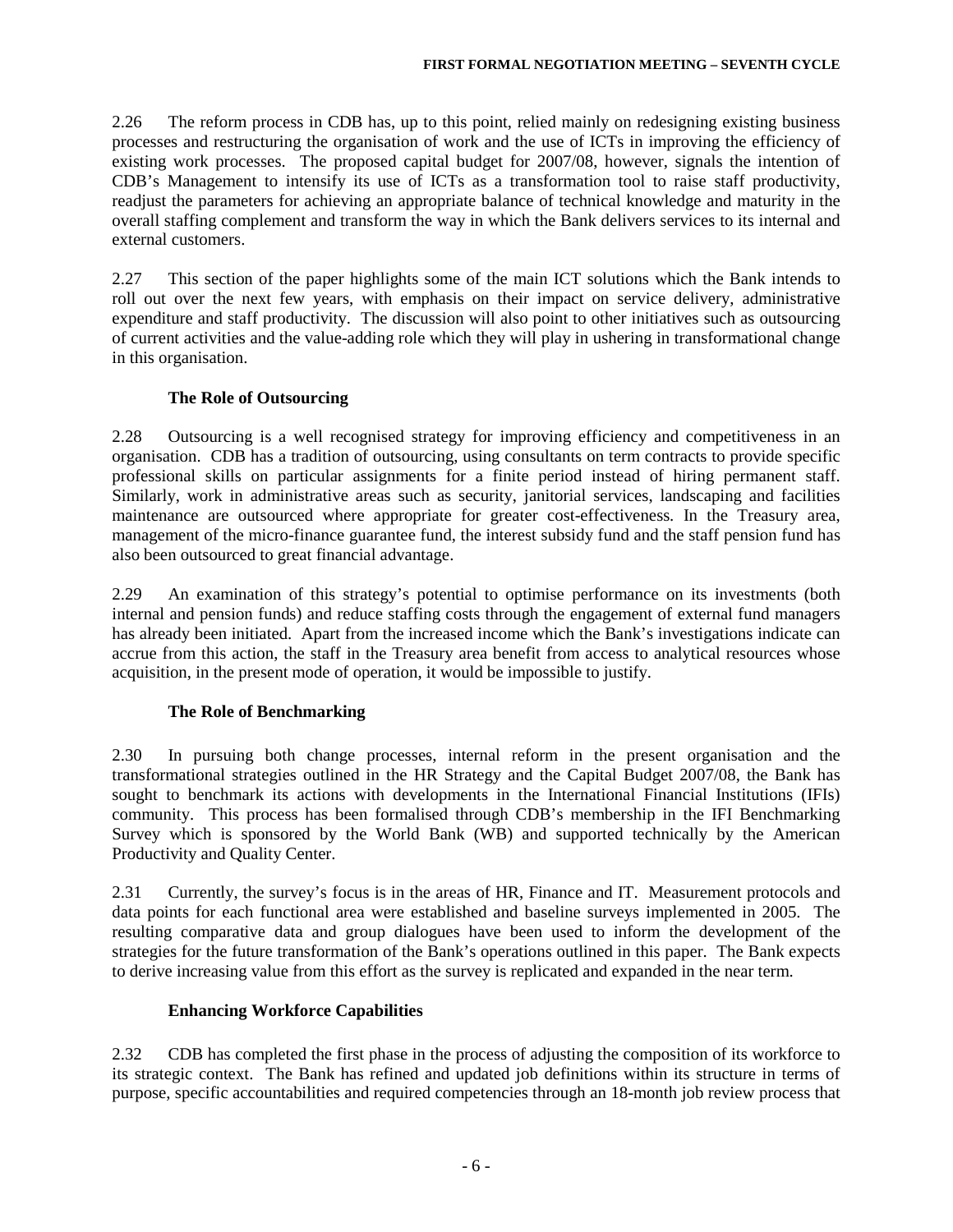called for inputs from staff and managers, validation at higher levels and normalisation of perspectives across the organisation.

2.33 While further refinement remains to be done on technical and on-the-job skill requirements, the expanded information base has enabled a closer specification of workforce composition in the current environment and creation of future scenarios for analysis. It also takes account of recent changes in job requirements flowing from the reorganisation efforts in a number of Units that together comprise twothirds of the staff population. These include: Finance, Projects, IT, HR, Administration and BSU.

2.34 Based on preliminary observations of gaps between incumbent ability and job requirements, learning and development options are being implemented to address the immediate needs of existing staff, including language training to accommodate the requirement of expanded membership. After an assessment of existing skills has been completed, any gaps identified will be filled through upgrade of existing staff or recruitment and/or outsourcing. For new recruits who are engaged to fill the skills gap in the desired workforce, induction programmes with a significant on-the-job training component are being used to bring them to full productivity as soon as possible.

2.35 CDB's Charter requires that subject to the paramount importance of securing the highest standards of efficiency and technical competence, due regard must be given to the recruitment of personnel from its member countries on as equitable a geographic basis as possible. Consistent with this, the second phase of workforce adjustment has commenced with identifying and addressing imbalances in the existing population. These relate in particular to diversity issues (age, gender, nationality, geography) and the ratio between managerial/professional staff and support staff. Department heads and senior managers are expected to ensure that the Bank functions as an equal opportunity employer to applicants from BMCs and non-BMCs and to establish the appropriate balance between experienced and younger professionals.

2.36 The Bank took a systematic approach in developing its current programme of organisational change *via* operational audits, process studies and staff consultations and, as noted earlier, has achieved considerable success in implementing process and structural changes within the existing environment. As the CMP progress reviews have indicated, there has been less headway with respect to attitudinal and behavioural changes suggesting that in re-visiting this process, a more fundamental re-shaping of the business culture is necessary.

# **Long-term Planning and Priorities Setting**

2.37 The Annual Review of the implementation of the current Strategic Plan 2005-2009 and of the priorities and expected outcomes suggests that although the current Plan remains largely relevant, there are many new factors which are now emerging as driving forces of change in the world and the region, and which need to be more fully assessed within the context of the Bank's planning for its work over the longer term. It is therefore proposed to begin even at this early stage, the process of developing the Bank's new Strategic Plan to allow for the identification and fullest consideration of all pertinent factors and for the broadest possible consultation with stakeholders.

2.38 The current and past Strategic Plans of the Bank have been based on a five-year planning horizon. However, Management is committed to adopting a longer-term perspective than previously employed to take into account the current trend among BMCs of developing very long-term development programmes, with the stated objective of acquiring developed country status by the end of 20- to 25-year planning periods. The Bank's own planning programme is expected to cover a period of at least 10 to 15 years and be set against the background of: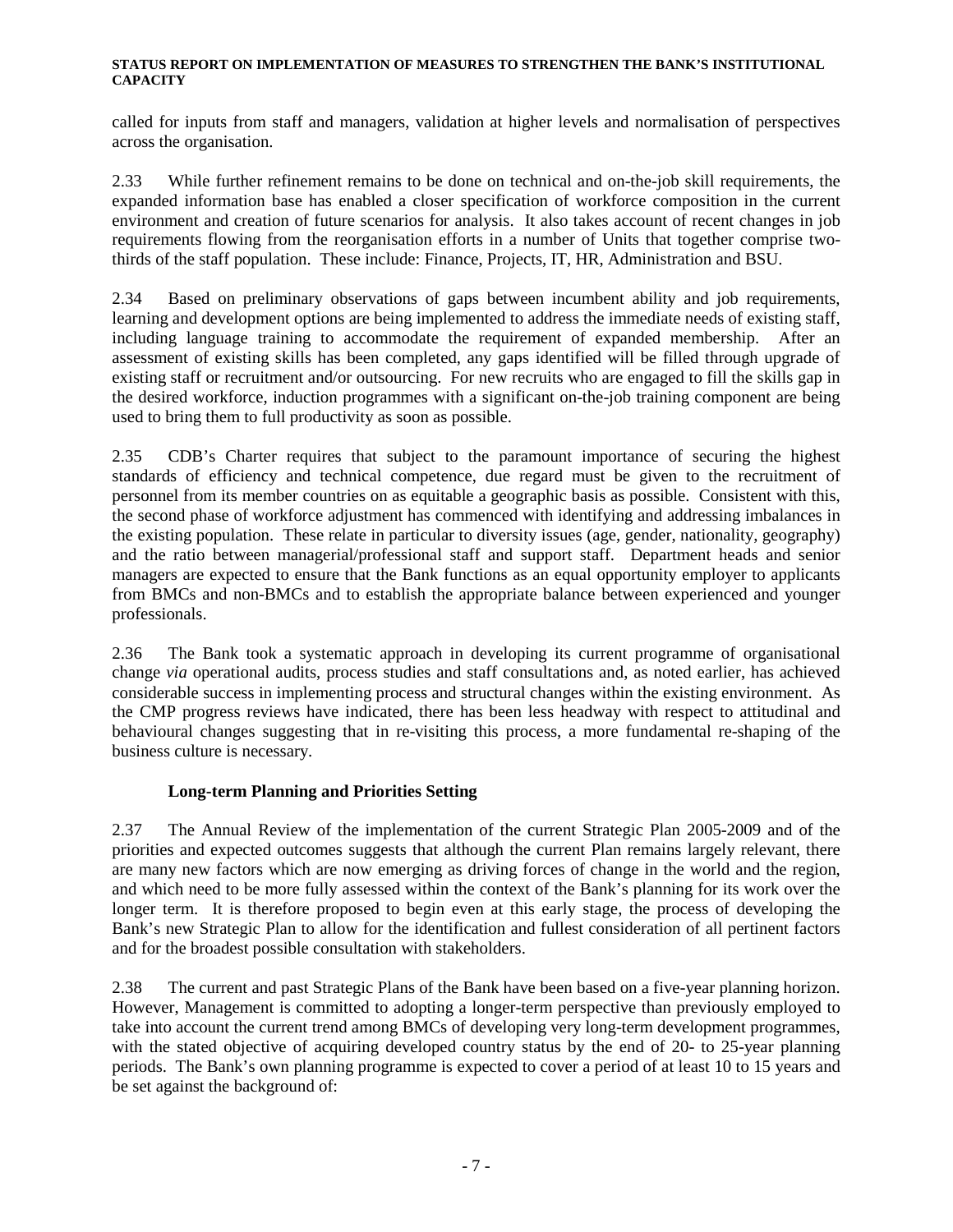- (a) the long-term development visioning exercises being undertaken by various BMCs;
- (b) the emerging global environment including the prospects for investment inflows and global development assistance;
- (c) the long-term development challenges and risks facing BMCs including issues of climate change and global warming, and clean and alternative energy sources; and
- (d) the future role of CDB as a pan-Caribbean, sub-regional development bank, supporting the economic integration movement (CARICOM Single Market and Economy), and providing relevant policy advice, financial services and financial assistance programmes on competitive terms to individual BMCs.

2.39 The process is expected to involve the use of expert personnel from outside of the Bank as facilitators and presenters on selected issues and arrangements will be made to allow for the participation in this process of as wide a cross section of CDB's stakeholders as possible. Two planning retreats have already been held at which managerial and professional staff engaged in an environmental scan of the international and regional landscape over the next 15 years. The development of the new longer-term Strategic Plan will provide further opportunities to enrich the Bank's approach to RBM and to develop a seamless results architecture as well as to enhance its development effectiveness.

### **Adopting Results-Based Approaches to Work Programming and Budgeting**

2.40 In 2003, the Bank introduced a results-based approach to planning, managing, monitoring and reporting on the work of the organisation. The RBM approach was also linked to the Bank's individual employee appraisal system [known as Continuous Performance Improvement (CPI)] to produce a seamless system for managing its performance. The system also responds to the call of the international community for Multilateral Development Banks (MDBs) to demonstrate by way of indicators the results of their programmes and projects in BMCs.

2.41 The Bank's RBM approach utilised a cascade of prioritised and achievement-based goals with corresponding performance indicators. Each of the Bank's strategic objectives is linked to a set of corporate priorities or intermediate objectives that are in turn reflected in the Bank's work programme through expected outcomes and outputs at the work unit level. This four-tier structure is intended to direct the work of each organisational unit toward a set of consistent objectives, in terms of both results and timeframe. Furthermore, the CPI objectives and standards for all employees are individually linked to the expected outcomes/outputs of their respective work unit.

2.42 During the 2007 Work Programme and Budget exercise, a multi-year planning framework was adopted to align the planning and development of work programmes more closely with the Bank's multiyear budget process which was initiated in Financial Year 2005. This initiative now entails the development by work units of work programmes for a two-year period instead of the former one-year programme document and allows for better planning, monitoring and managing of the linkages between the work units' expected outcomes and the planned outputs and activities for achieving them.

#### **Country Programming**

2.43 A strengthened country strategy process is the principal means of targeting and focusing all of the Bank's country programme interventions. It is be the 'flagship' for CDB country lending, TA and policy dialogue. The redesign of the CSP process and an accelerated timetable for undertaking CSP preparation in close consultation with BMCs has strengthened the move to a strategic and programme orientation and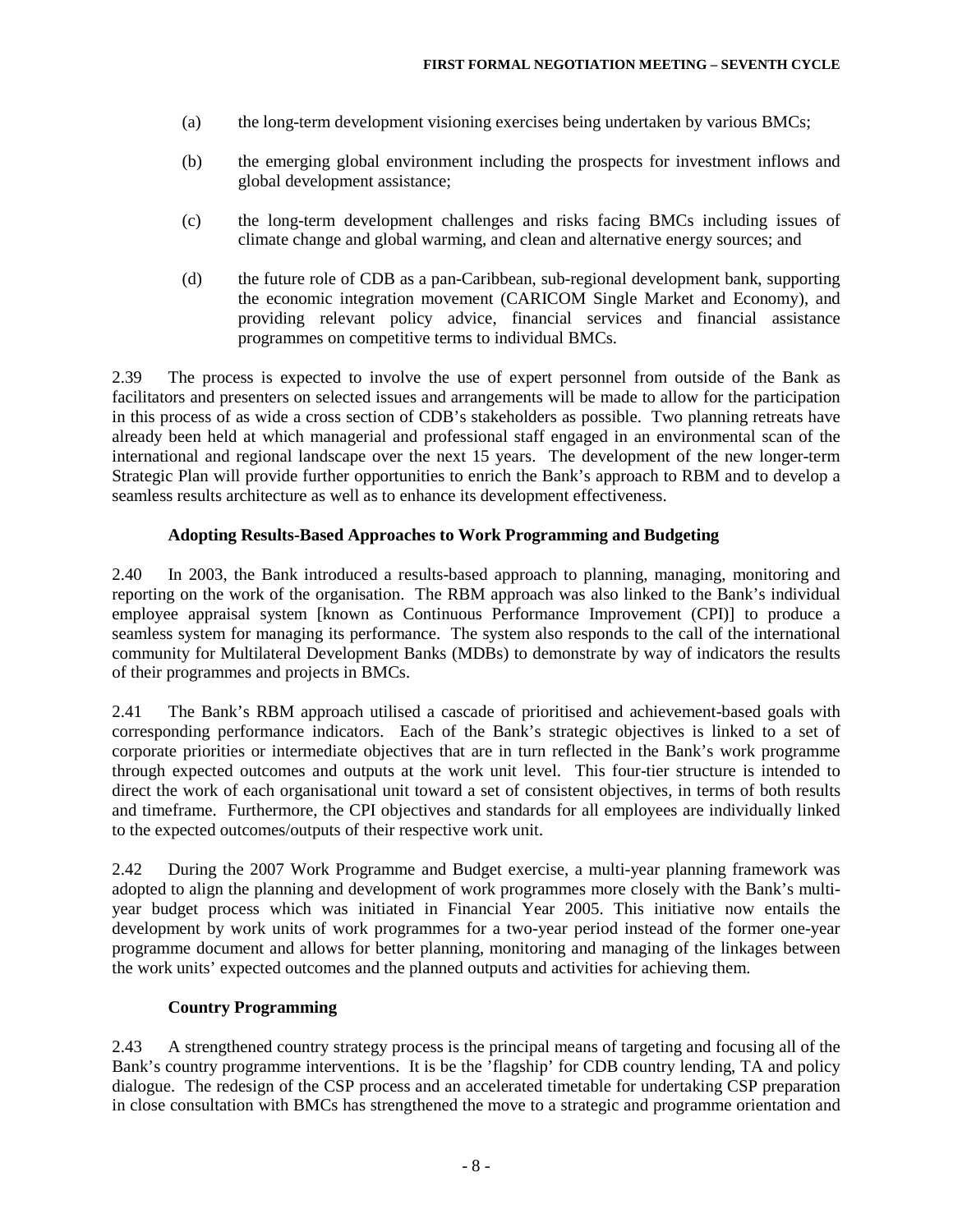an increased alignment with each country's strategic priorities. The CSP process is conducted with increased country-level participation and with the collaboration of other donor partners.

## **Increasing the focus on Evaluation, Oversight and Feedback**

2.44 Since 2003, increasing priority has been given to the Bank's monitoring and evaluation function. The emphasis has shifted for the post-implementation project evaluations to sector, thematic and programme evaluations. This required a results-based approach and a shift in organisational culture which goes beyond a focus on input delivery and output quality to a focus on the achievement of outcomes. To build capacity within the Bank and facilitate the harmonisation process, training workshops on Managing for Results using the Logical Framework and Results-based Country Strategies have been held in collaboration with WB, Inter-American Development Bank and the Asian Development Bank. In addition, the Bank's involvement in harmonisation initiatives in the areas of procurement, environment, HR and planning and budgeting provides further opportunities to build capacity and to benefit from the experience of other peer institutions.

2.45 The higher level evaluations offer real value to the Bank in terms of assessing its relevance and contribution to the development of the Region as well as reliably informing CDB's policies and strategies. During the period 2003 to 2008, the following sector, thematic and programme evaluations were and will be undertaken:

- (a) Assessment of the Student Loan Scheme 2005;
- (b) CDB's TA Programme 2000 2004-2007;
- (c) Review of the Environmental Guidelines 2006;
- (d) SDF (U) 4 and V Multicycle Evaluation  $-2008$ ;
- (e) CTCS Evaluation 2008;
- (f) CDB's Natural Disaster Risk Management Programme 2008;
- (g) Review of the Disaster Mitigation Facility for the Caribbean 2005;
- (h) Education Sector 2008; and
- (i) Change Management Programme 2004.

2.46 The Oversight function adds value in terms of providing guidance to Management in improving the operational efficiency, relevance and effectiveness of the Bank's operations. An operational review of the Projects Department was conducted in 2006 and of the Economics Department in 2007. The results of these exercises are being used to further enhance the efficiency and effectiveness of these Departments.

## **Improving Efforts at Quality Assurance**

2.47 The Bank implemented PPMS which enables all information on projects throughout the life-cycle to be organised in one place. The intention is that key documents for a project are stored in a way that enables one to search and, where desirable, to combine information from various stages of the project life cycle for analysis. EOV is charged with the responsibility of verifying and validating this data for accuracy and consistency and using the information contained therein to assess the quality of the